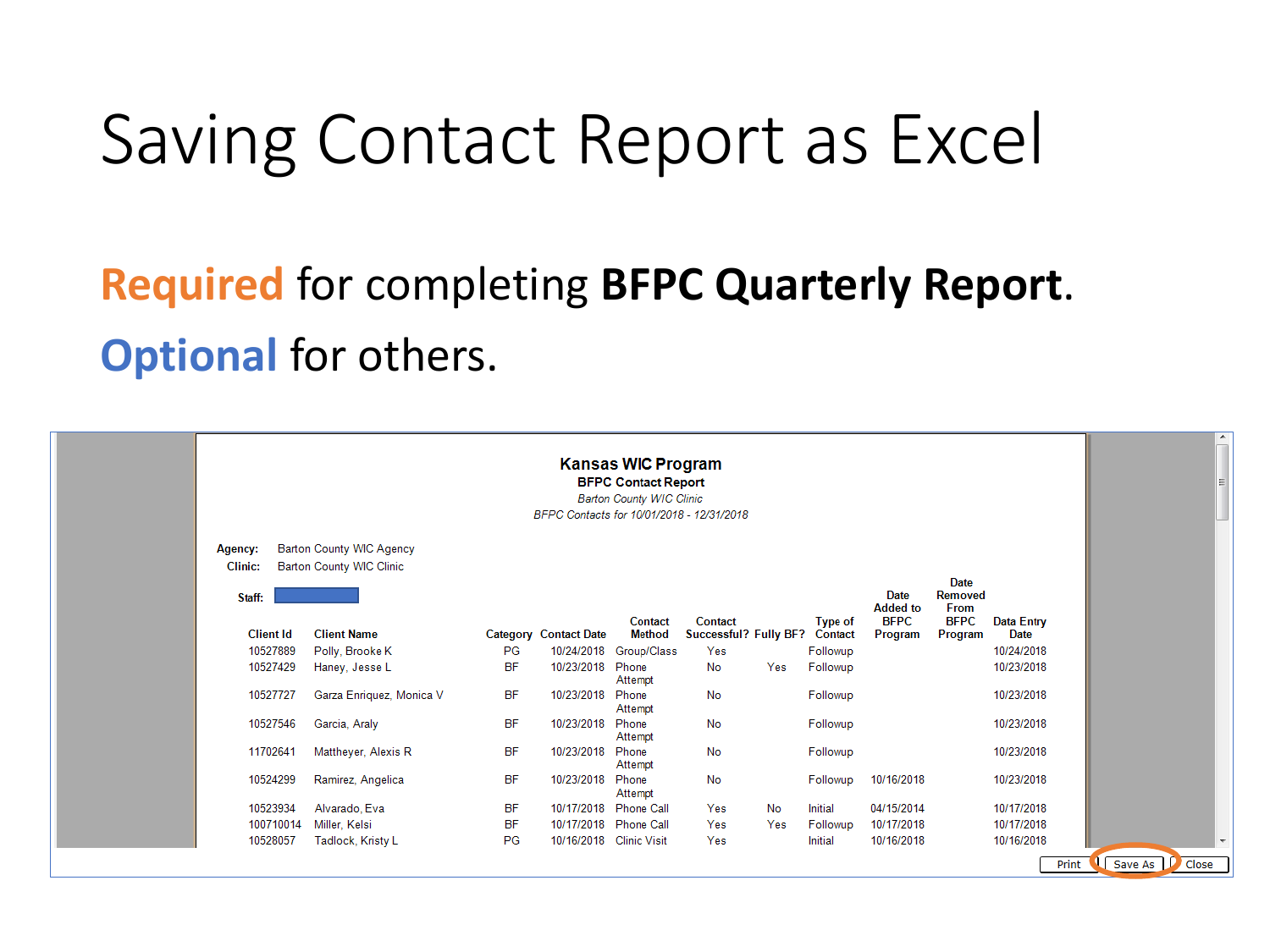# Save As

Click the **[Save As]** button. Your computer will ask you where you want to save the Excel Data Spreadsheet. You may wish to set up a special folder and save all the contact reports together.

Once the data is saved as a spreadsheet it can be manipulated like any Excel spreadsheet. For example, data can be sorted and filtered which makes it easy for you to complete your quarterly BFPC report.



**HINT:** You might want to save your spreadsheet twice – save one with the word "play" or "filter" in it in case you make a mistake. And don't forget to use your "**Undo"** button!

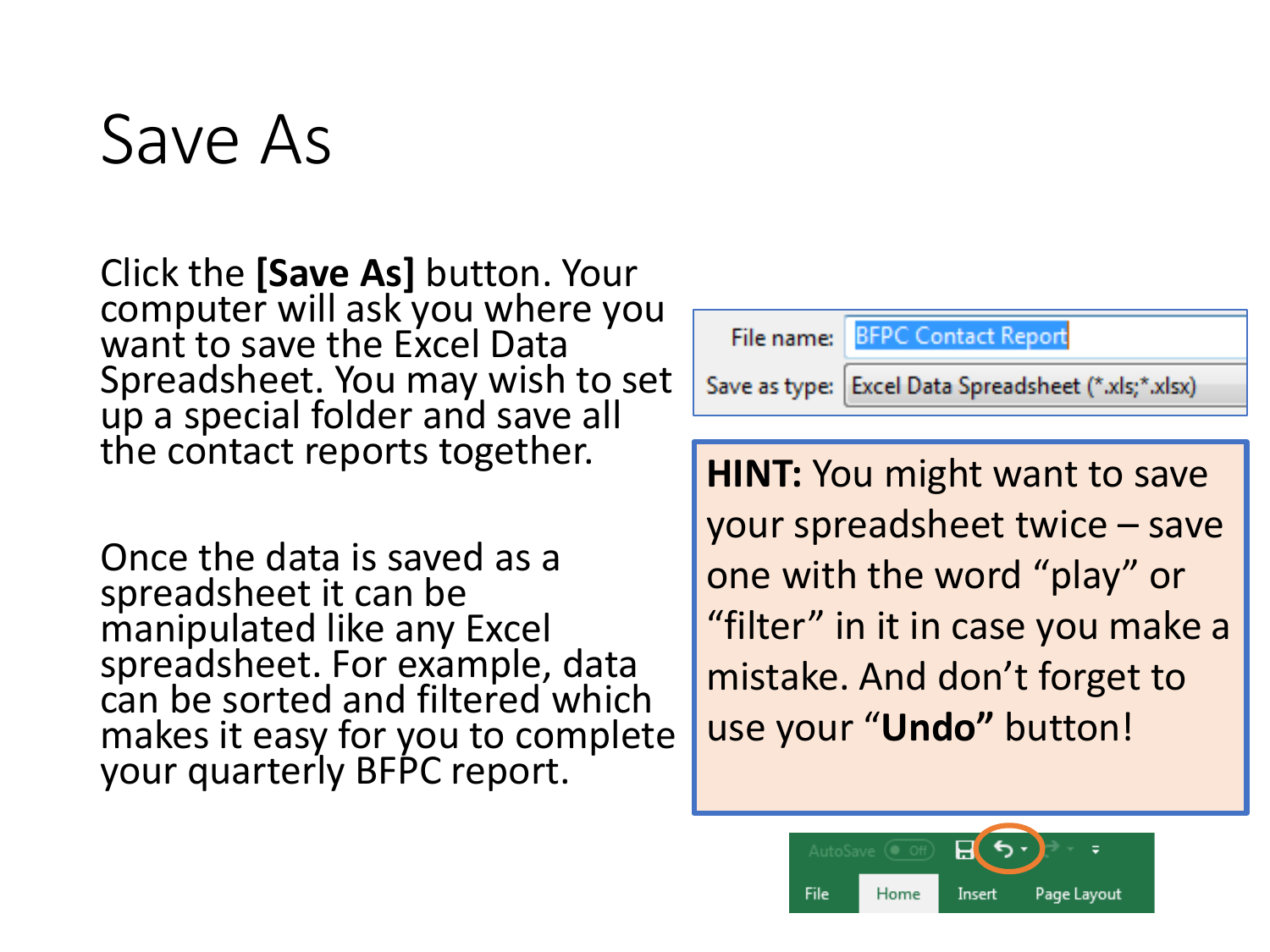# Filter

You may want to filter certain columns. For example, you might want to filter the **contact method** so that you can group "clinic visits" separately than "text messages," etc.

| <b>ContactMethodName</b> |
|--------------------------|
| Group/Class              |
| <b>Phone Attempt</b>     |
| <b>Phone Attempt</b>     |
| <b>Phone Attempt</b>     |
| <b>Phone Attempt</b>     |
| <b>Phone Attempt</b>     |
| <b>Phone Call</b>        |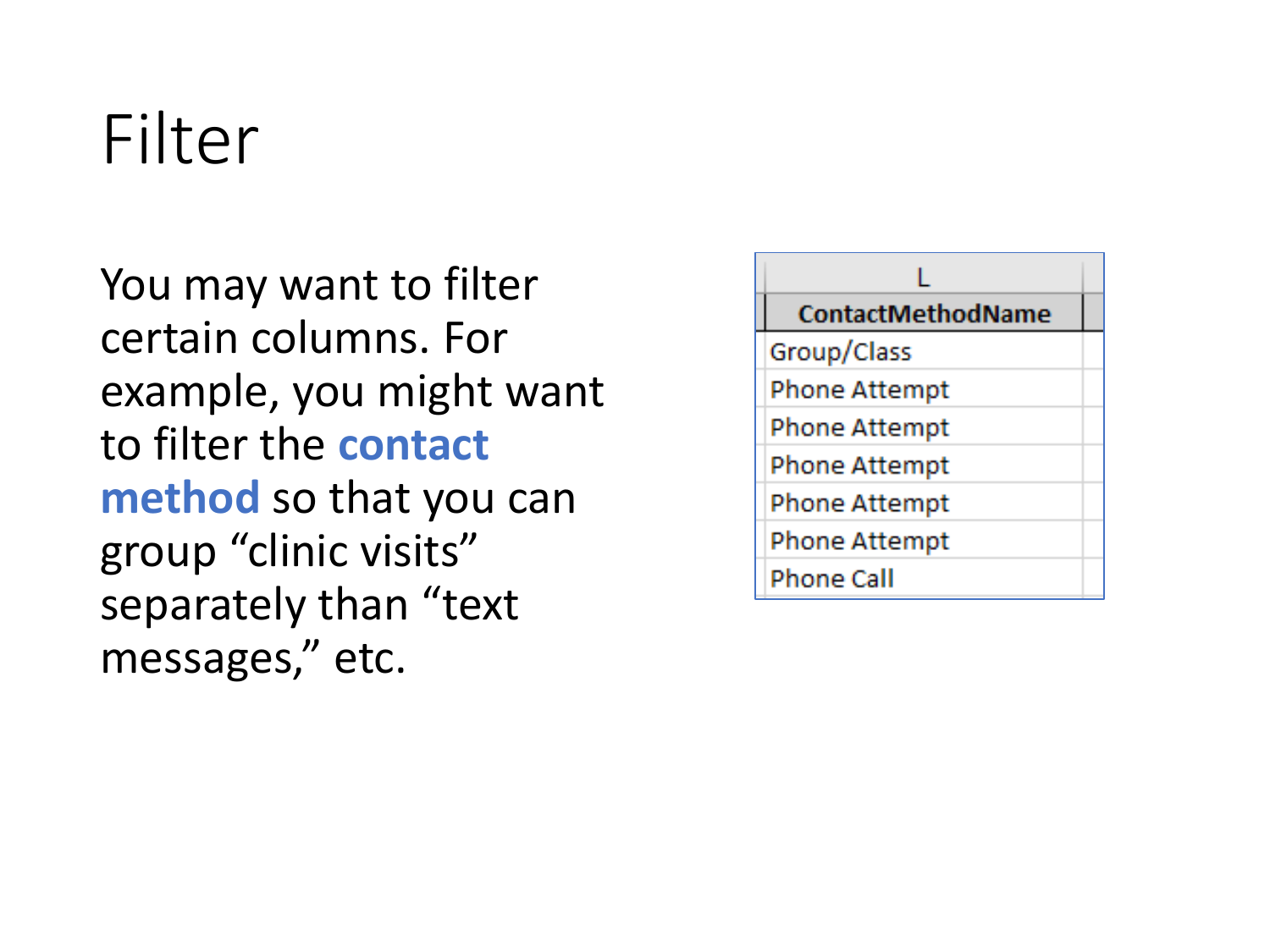# How to Filter

To filter, highlight the column(s) to be sorted and click on **[Sort and Filter]** and then select **[Filter.]**

| ormal<br>eutral | <b>Bad</b><br><b>Calculation</b>       | Good<br><b>Check Cell</b> | FF<br>EF<br>P<br>$\overline{\mathcal{R}}$<br>Insert<br>$\equiv$<br>÷. | ij<br>Delete Format<br>÷. | $\sum$ AutoSum<br>$\overline{\Psi}$ Fill $\overline{\tau}$<br>Clear<br>ℐ |       |                | Sort & Find &<br>Filter * Select * |      |
|-----------------|----------------------------------------|---------------------------|-----------------------------------------------------------------------|---------------------------|--------------------------------------------------------------------------|-------|----------------|------------------------------------|------|
|                 | Styles                                 |                           | Cells                                                                 |                           |                                                                          | Editi | ₹J<br>∡l       | $S$ ort A to Z<br>Sort Z to A      | ۸    |
|                 |                                        |                           | M                                                                     |                           | N                                                                        |       | $\overline{4}$ | Custom Sort                        |      |
| thodid          | <b>ContactMethodName</b>               |                           | FullyBreastfeedingInd                                                 |                           | <b>CaseloadStartDT</b>                                                   |       |                | <b>Filter</b><br>WL<br>$C$ Lane    | E107 |
|                 | Group/Class<br>$F = 1$<br><b>ALLEY</b> |                           |                                                                       |                           | Filter (Ctrl+Shift+L)                                                    |       |                |                                    |      |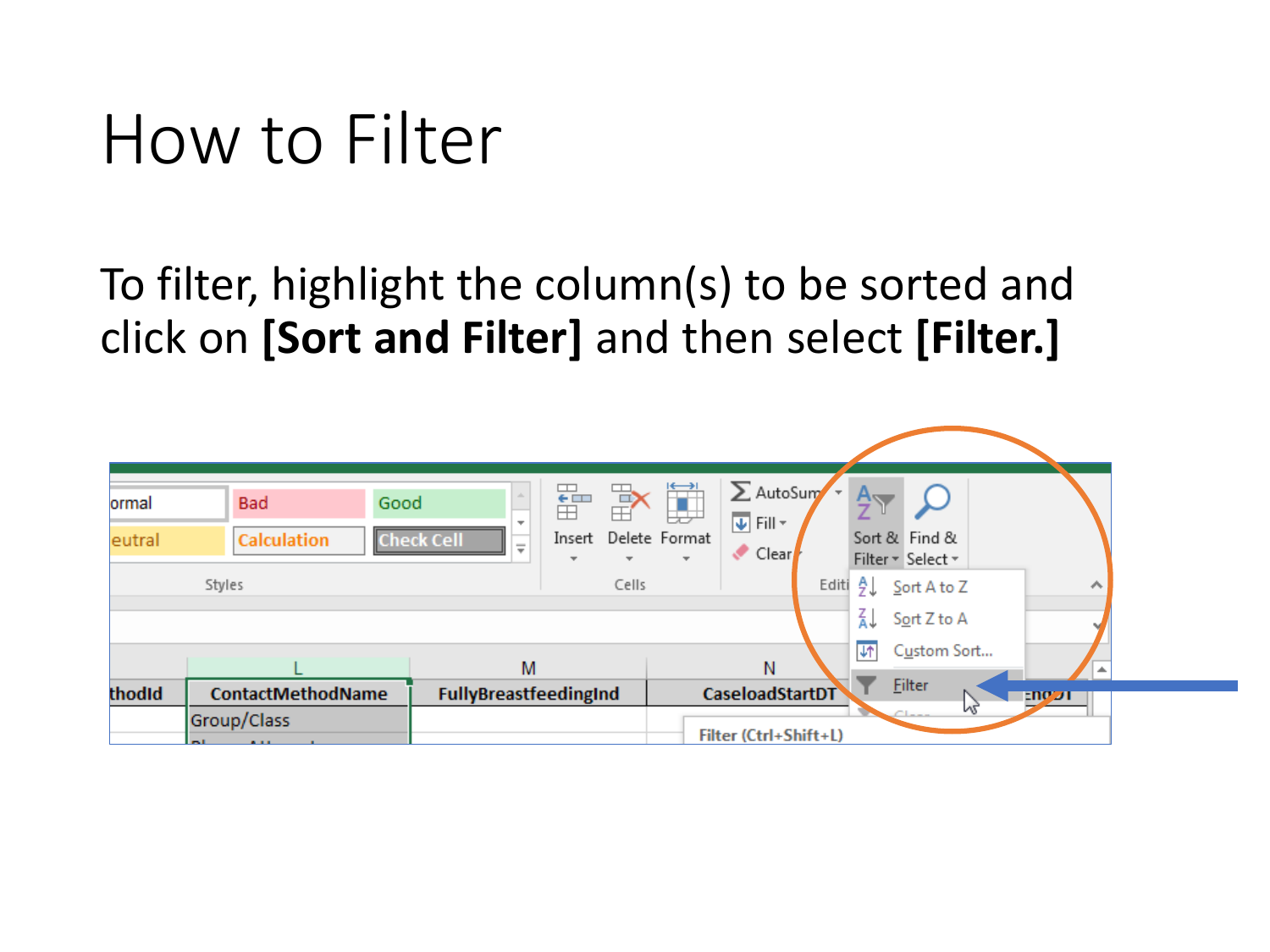

### Now you will see an arrow at the top of the column.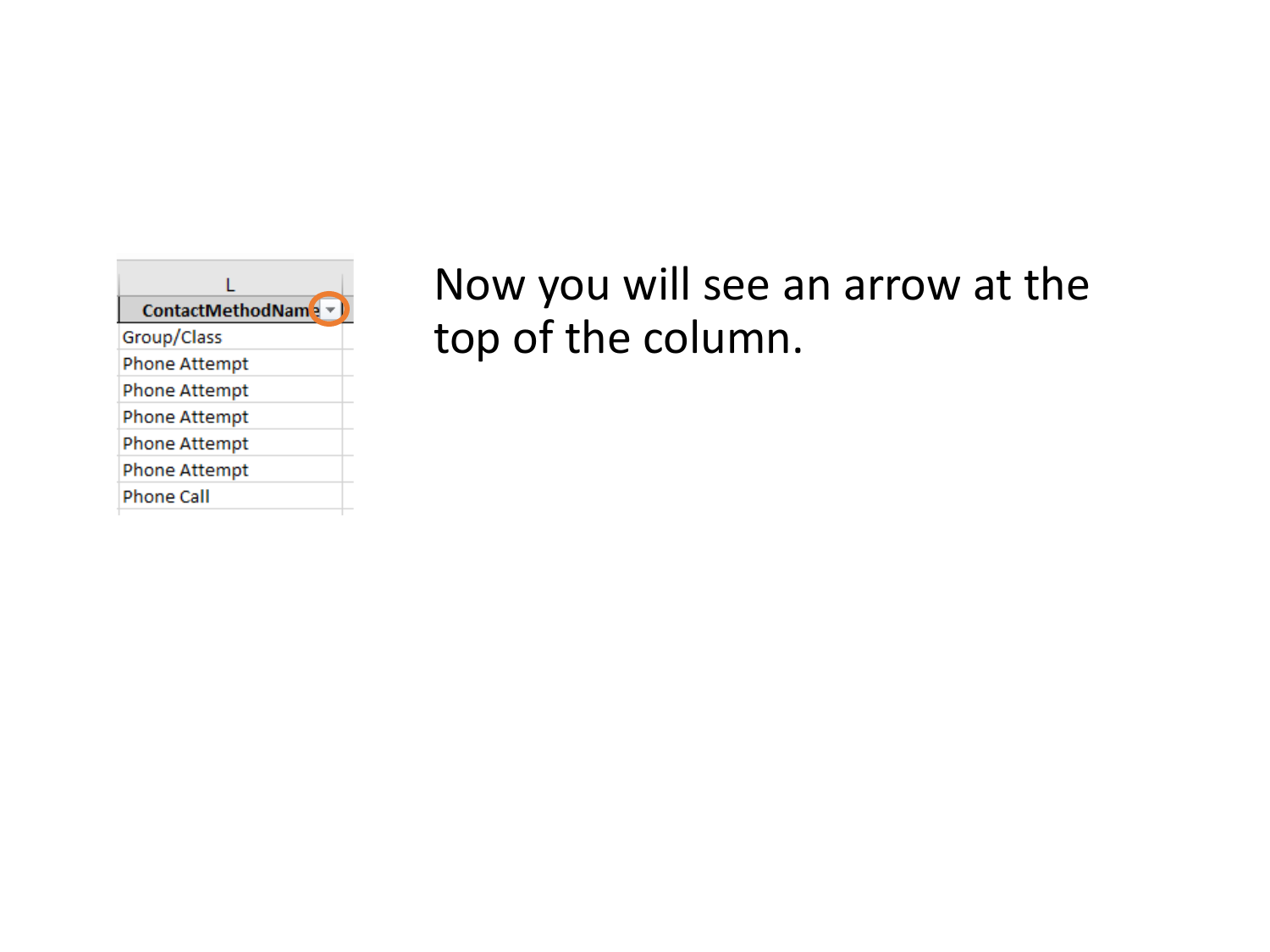# To filter for "Clinic Visits"



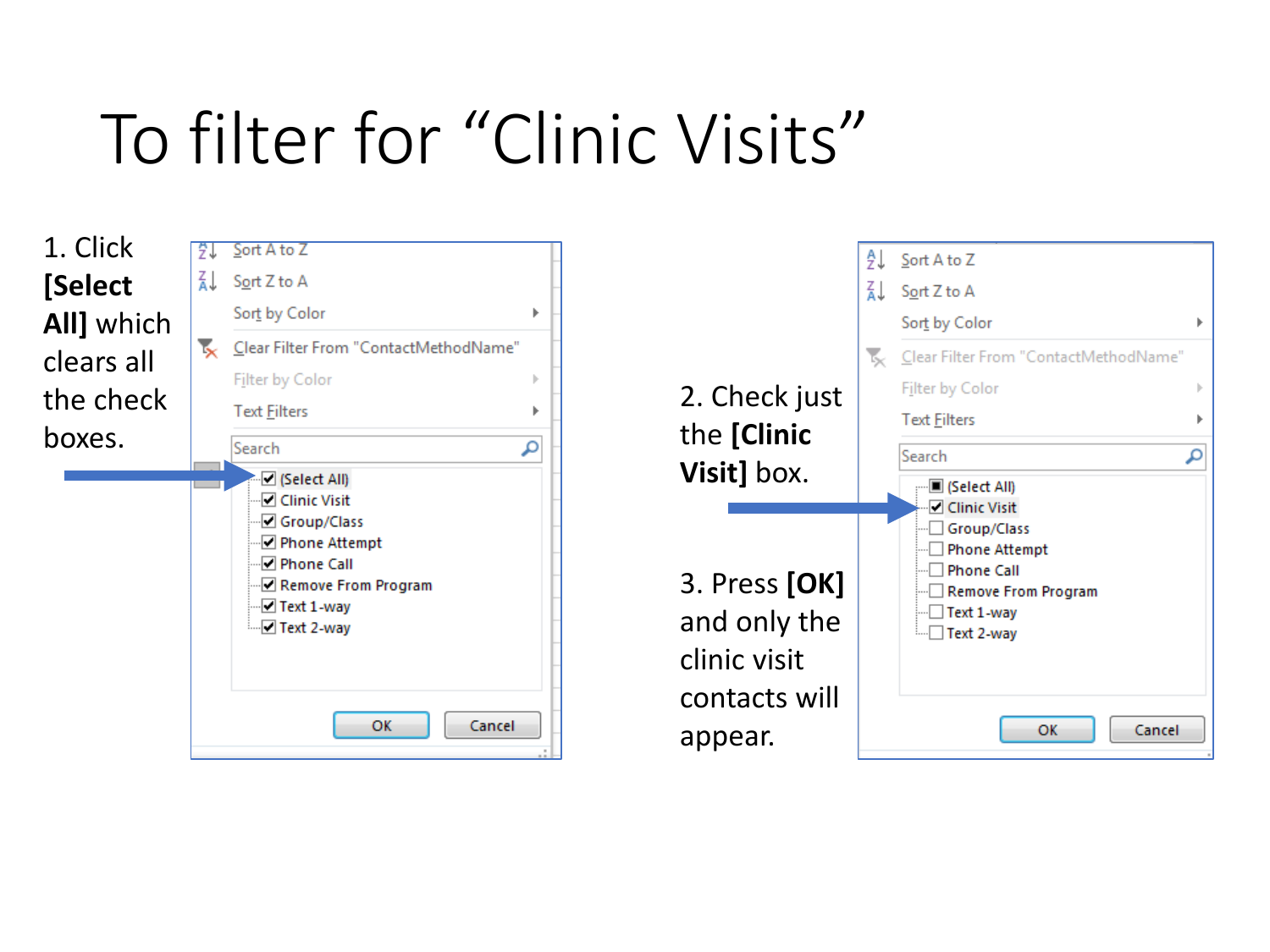Look at the bottom left-hand corner of the spreadsheet to see the number of records that match your filtered data. The number of rows tells you how many clinic visit contacts were made in the last quarter.

|       |                        | <b>BreastfeedingPeerCounselContact</b> |  |
|-------|------------------------|----------------------------------------|--|
| Ready | 12 of 47 records found | 酾                                      |  |

### **BUT** you might want to filter some more!

More than one column can be filtered at the same time. For quarterly reports most often you need to know the **Client's Category**, **Contact Type**, and **Contact Method**.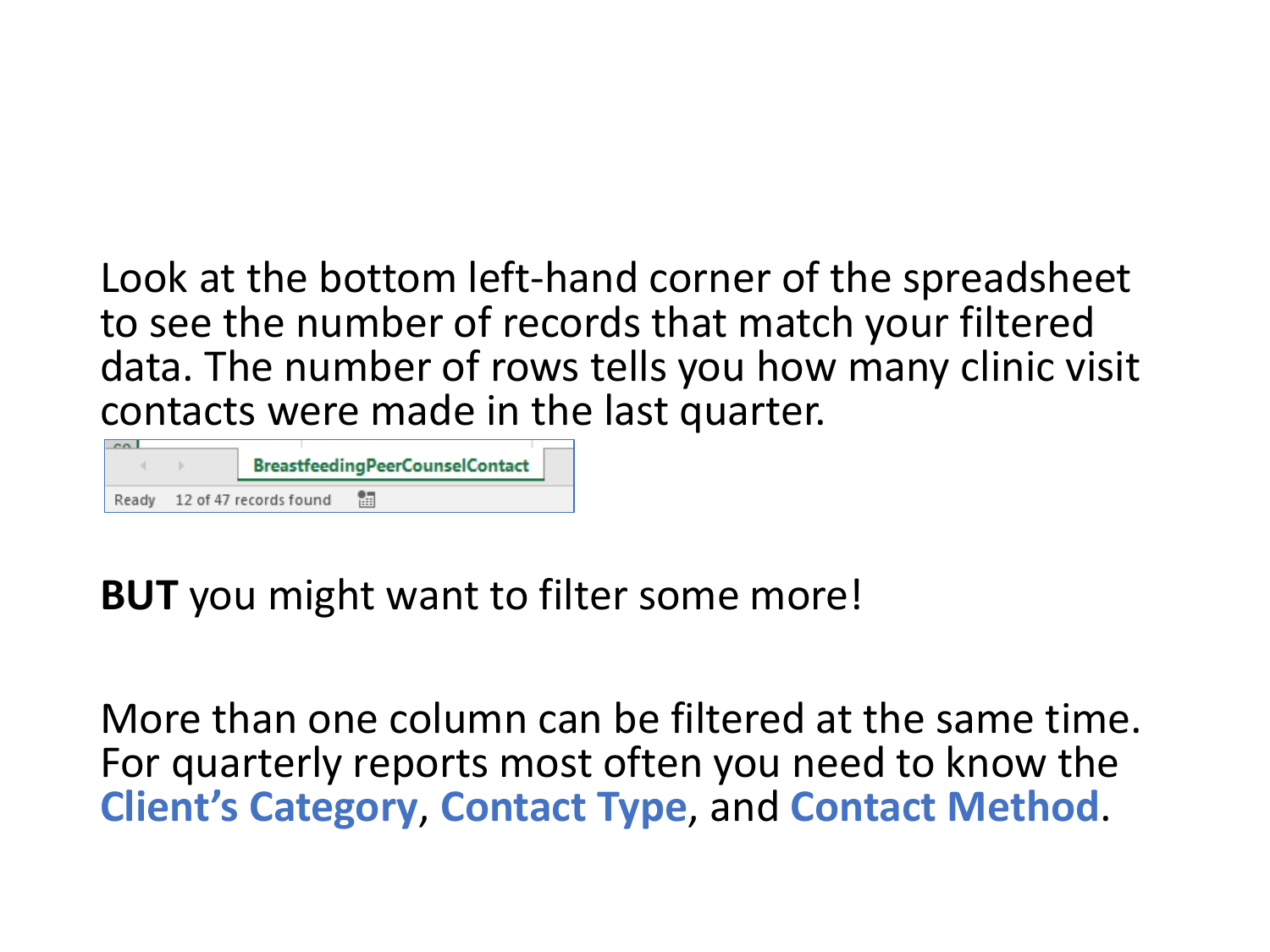# To filter all

### Click on **[Sort & Filter]** and then click on **[Filter]** in the drop down box. There are now arrows next to the name of the column for every column.

|         | A                    | B                      | C                      | D.                |                                   |                        | G                            | H                  |
|---------|----------------------|------------------------|------------------------|-------------------|-----------------------------------|------------------------|------------------------------|--------------------|
|         | <b>ClientCategor</b> | <b>ContactDT</b>       | <b>CreateDT</b>        | <b>ContactTyp</b> | ContactMethodNar <sup>1</sup> e ▼ | <b>CaseloadStartDT</b> | ContactSuccessf <sup>1</sup> | FullyBreastfeeding |
|         | $2$ $PG$             | 10/24/2018 2:46:14 PM  | 10/24/2018 2:47:18 PM  | Followup          | Group/Class                       |                        | Yes                          |                    |
|         | <b>BF</b>            | 10/23/2018 1:40:17 PM  | 10/23/2018 1:40:27 PM  | Followup          | <b>Phone Attempt</b>              |                        | No                           | Yes                |
|         | <b>BF</b>            | 10/23/2018 1:37:41 PM  | 10/23/2018 1:37:53 PM  | Followup          | <b>Phone Attempt</b>              |                        | No                           |                    |
| 5.      | <b>BF</b>            | 10/23/2018 10:47:08 AM | 10/23/2018 11:01:42 AM | Followup          | <b>Phone Attempt</b>              |                        | No                           |                    |
|         | $6$ BF               | 10/23/2018 10:02:09 AM | 10/23/2018 10:02:20 AM | Followup          | <b>Phone Attempt</b>              |                        | No                           |                    |
|         | <b>BF</b>            | 10/23/2018 10:01:39 AM | 10/23/2018 10:01:52 AM | Followup          | <b>Phone Attempt</b>              | 10/16/2018 9:55:20 AM  | <b>No</b>                    |                    |
|         | $8$ BF               | 10/17/2018 4:40:16 PM  | 10/17/2018 4:43:01 PM  | Initial           | <b>Phone Call</b>                 | 04/15/2014 4:00:31 PM  | Yes                          | No                 |
|         | $9$ BF               | 10/17/2018 4:27:19 PM  | 10/17/2018 4:32:05 PM  | Followup          | <b>Phone Call</b>                 | 10/17/2018 4:27:19 PM  | Yes                          | Yes                |
|         | $10$ PG              | 10/16/2018 4:51:02 PM  | 10/16/2018 4:53:57 PM  | Initial           | <b>Clinic Visit</b>               | 10/16/2018 4:51:02 PM  | Yes                          |                    |
|         | <b>BF</b>            | 10/16/2018 2:08:43 PM  | 10/16/2018 2:08:57 PM  | Followup          | <b>Phone Attempt</b>              |                        | <b>No</b>                    |                    |
| $12$ BF |                      | 10/16/2018 2:01:19 PM  | 10/16/2018 2:01:33 PM  | Followup          | <b>Phone Attempt</b>              |                        | No                           | Yes                |

To turn filter off: Click **[Sort and Filter]** again and then **[Filter.]** All your filtering will disappear and the spreadsheet returns.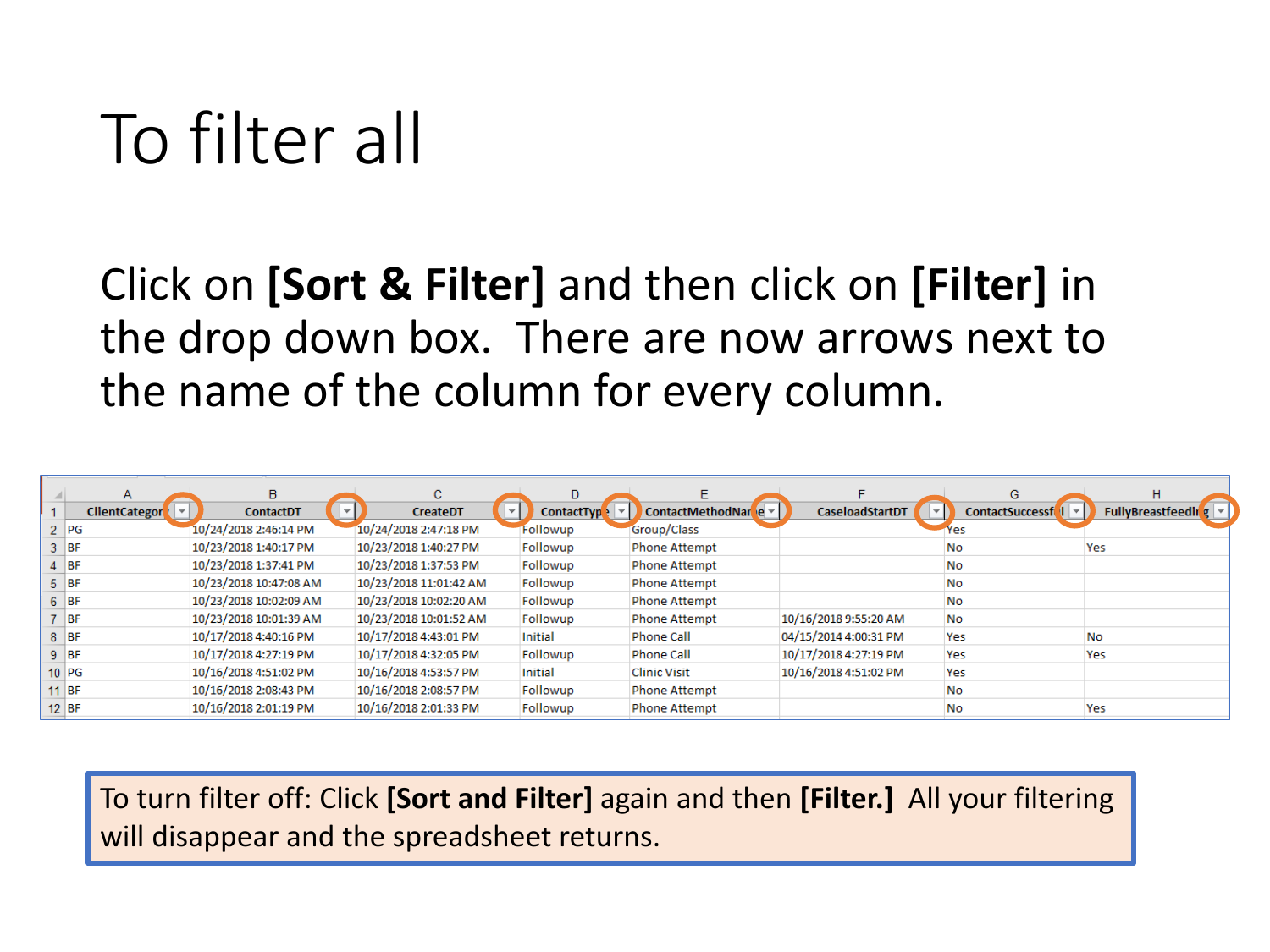Click on the down arrow for the first column you want filtered, e.g. **[ClientCategory]**.

Click **[Select All]** then click which client category you wish to filter for first, e.g. **[PG]**. Click **[OK]**. Now just the pregnant women will appear.

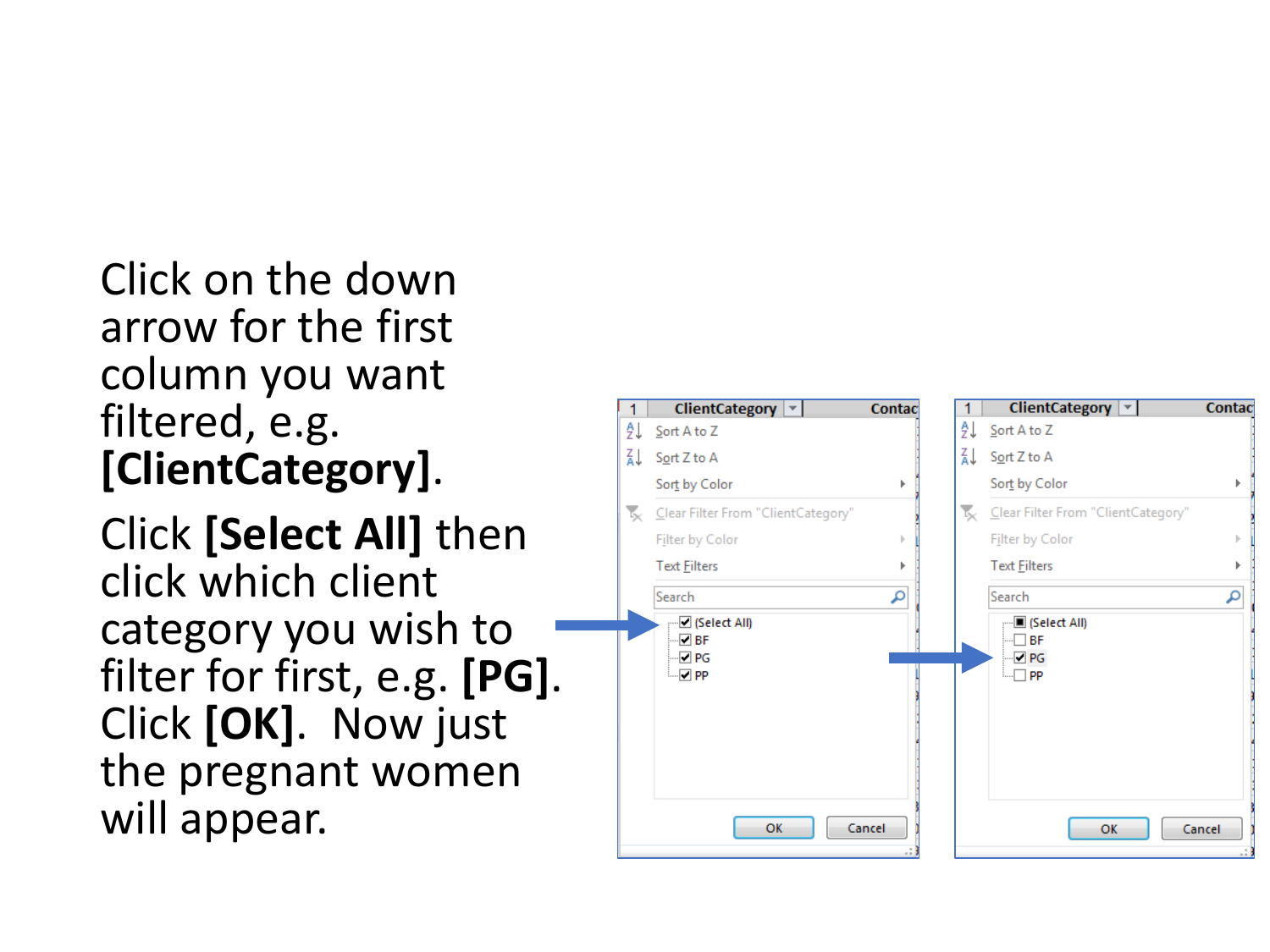# Continue filtering until you have just the info you need

|           | <b>BFPC Contact Report</b> -<br>⊸ ہ دو  ⊞<br>AutoSave $($ Off) |                       |                         |      |                       |                          |                            |  |                                           |  |  |  |
|-----------|----------------------------------------------------------------|-----------------------|-------------------------|------|-----------------------|--------------------------|----------------------------|--|-------------------------------------------|--|--|--|
| File      | Home<br>Insert                                                 | Page Layout           | Formulas                | Data | <b>Review</b>         | View                     | Help                       |  | $\mathsf Q\,$ Tell me what you want to do |  |  |  |
| G56       | ÷<br>$\overline{\phantom{a}}$                                  | fx<br>$\times$        |                         |      |                       |                          |                            |  |                                           |  |  |  |
|           | Α                                                              | в                     |                         |      | c                     |                          | D                          |  | E                                         |  |  |  |
|           | ClientCategory \T                                              | <b>ContactDT</b>      | $\overline{\mathbf{v}}$ |      | <b>CreateDT</b>       | $\overline{\phantom{a}}$ | ContactType $\overline{I}$ |  | ContactMethodName T                       |  |  |  |
| 10 PG     |                                                                | 10/16/2018 4:51:02 PM |                         |      | 10/16/2018 4:53:57 PM |                          | Initial                    |  | <b>Clinic Visit</b>                       |  |  |  |
| 29<br> PG |                                                                | 10/09/2018 3:03:27 PM |                         |      | 10/09/2018 3:37:15 PM |                          | <b>Initial</b>             |  | <b>Clinic Visit</b>                       |  |  |  |
| 32<br> PG |                                                                | 10/09/2018 2:05:07 PM |                         |      | 10/09/2018 2:12:44 PM |                          | <b>Initial</b>             |  | <b>Clinic Visit</b>                       |  |  |  |
| 33 PG     |                                                                |                       | 10/09/2018 1:57:13 PM   |      |                       | 10/09/2018 1:59:50 PM    | Initial                    |  | <b>Clinic Visit</b>                       |  |  |  |
| 40 PG     |                                                                |                       | 10/02/2018 3:36:18 PM   |      |                       | 10/02/2018 3:37:56 PM    |                            |  | <b>Clinic Visit</b>                       |  |  |  |
| 41 PG     |                                                                |                       | 10/02/2018 2:39:31 PM   |      |                       | 10/02/2018 2:41:49 PM    |                            |  | <b>Clinic Visit</b>                       |  |  |  |
| 43 PG     |                                                                |                       | 10/02/2018 1:46:57 PM   |      |                       | 10/02/2018 1:48:16 PM    |                            |  | <b>Clinic Visit</b>                       |  |  |  |
|           |                                                                |                       |                         |      |                       |                          |                            |  |                                           |  |  |  |
|           | <b>Client</b>                                                  |                       |                         |      |                       |                          | Contact                    |  | Contact                                   |  |  |  |
|           | Category                                                       |                       |                         |      |                       |                          | <b>Type</b>                |  | <b>Method</b>                             |  |  |  |
|           | filter:                                                        |                       |                         |      |                       |                          | filter:                    |  | filter:                                   |  |  |  |
|           |                                                                |                       |                         |      |                       |                          |                            |  |                                           |  |  |  |
|           | PG                                                             |                       |                         |      |                       |                          | Initial                    |  | <b>Clinic Visit</b>                       |  |  |  |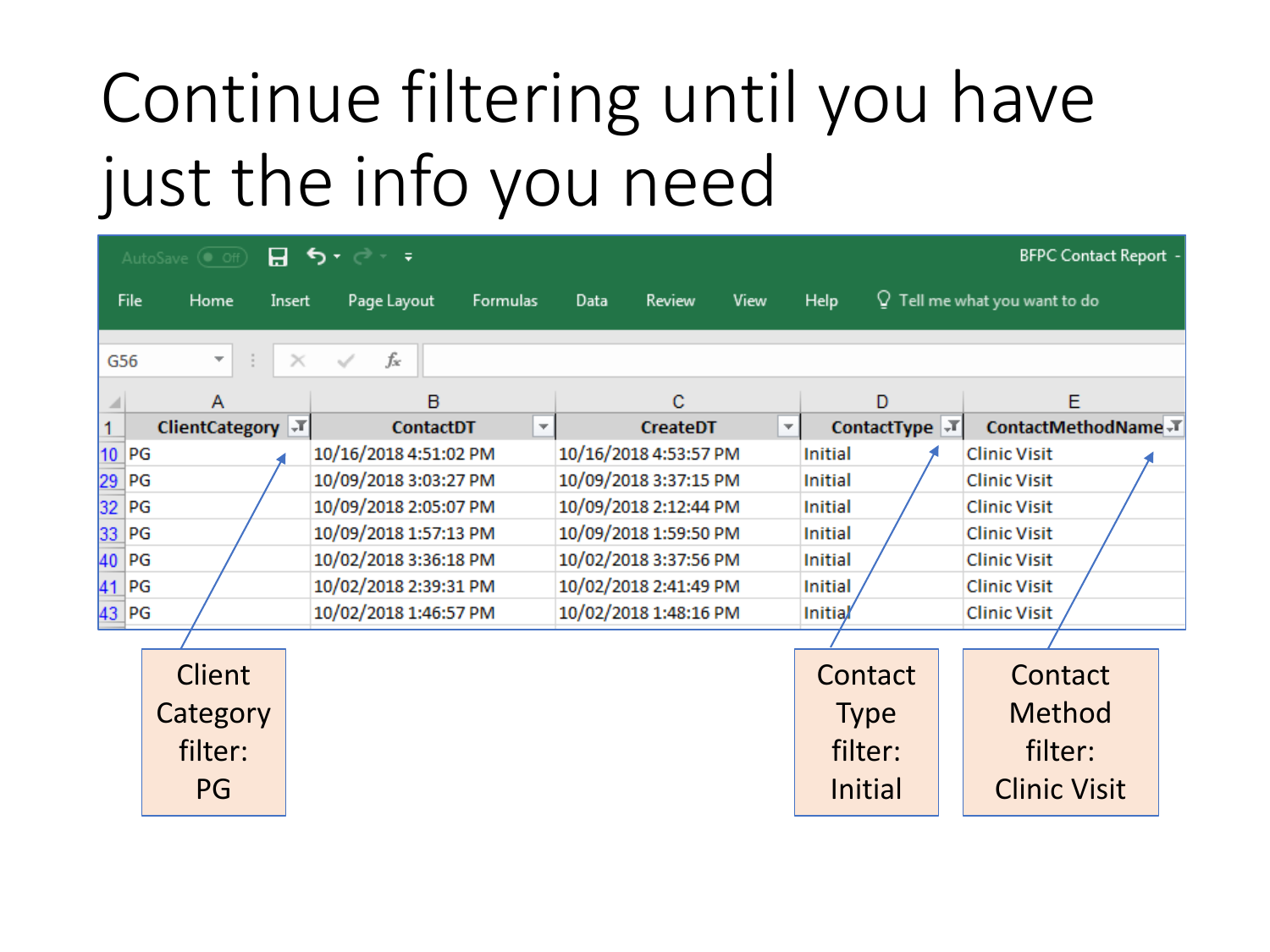# Enter into BFPC Quarterly Report

|                         | <b>BFPC Quarterly Report</b>   |       |                 |                         |                       |                           |              |          |                  |                                       |                 |               |          |
|-------------------------|--------------------------------|-------|-----------------|-------------------------|-----------------------|---------------------------|--------------|----------|------------------|---------------------------------------|-----------------|---------------|----------|
|                         |                                |       |                 |                         |                       |                           |              |          |                  |                                       |                 |               |          |
| Agency/Clinic:          |                                |       |                 |                         |                       | # BFPC clients contacted: |              |          |                  |                                       | Quarter         |               |          |
| Date:                   |                                |       |                 |                         | PG & BF WIC Caseload: |                           |              |          |                  | 1 <sup>st</sup>                       | 2 <sup>nd</sup> | $3^{\rm rd}$  | $4^{th}$ |
| <b>BFPC Name:</b>       |                                |       |                 |                         | Avg weekly hours:     |                           |              |          |                  | Oct-Dec                               | Jan-March       | April-June    | JulySept |
| <b>BFPC Supervisor:</b> |                                |       |                 | Clients/hour:           |                       |                           | #####        |          | Due Jan 20       | Due Apr 20                            | Due July 20     | Due Oct 20    |          |
|                         | # Groups/Classes prepared for: |       |                 | #####<br>Contacts/hour: |                       |                           |              |          |                  |                                       |                 |               |          |
|                         |                                |       |                 |                         |                       |                           |              |          |                  | ** 2nd quarter must include BFPC eval |                 |               |          |
|                         |                                |       |                 |                         | Contact Type          |                           |              |          |                  |                                       |                 |               |          |
| Category                | Clinic<br><b>Visit</b>         | Email | Social<br>Media | Group/<br>Class         | Home<br>Visit         | Hospital<br><b>Visit</b>  | Mail         | Other    | Phone<br>Attempt | Phone<br>Call                         | Text<br>1-way   | Text<br>2-way | Total    |
| <b>Initial Pregnant</b> | 7D                             |       |                 |                         |                       |                           |              |          |                  |                                       |                 |               |          |
| <b>Follow up Preg</b>   |                                |       |                 |                         |                       |                           |              |          |                  |                                       |                 |               | 0        |
| Initial BF/PP           |                                |       |                 |                         |                       |                           |              |          |                  |                                       |                 |               | 0        |
| Follow up BF/PP         |                                |       |                 |                         |                       |                           |              |          |                  |                                       |                 |               | 0        |
| <b>Total Contacts</b>   | 7                              | 01    | $\overline{0}$  | 0                       | $\mathbf{0}$          | $\mathbf{0}$              | $\mathbf{0}$ | $\bf{0}$ | $\overline{0}$   | $\bf{0}$                              | $\mathbf{0}$    | $\mathbf{0}$  | 7        |

This info can be used for the BFPC Quarterly Report:

**Seven pregnant** women were seen for **initial contact** at **clinic visit**.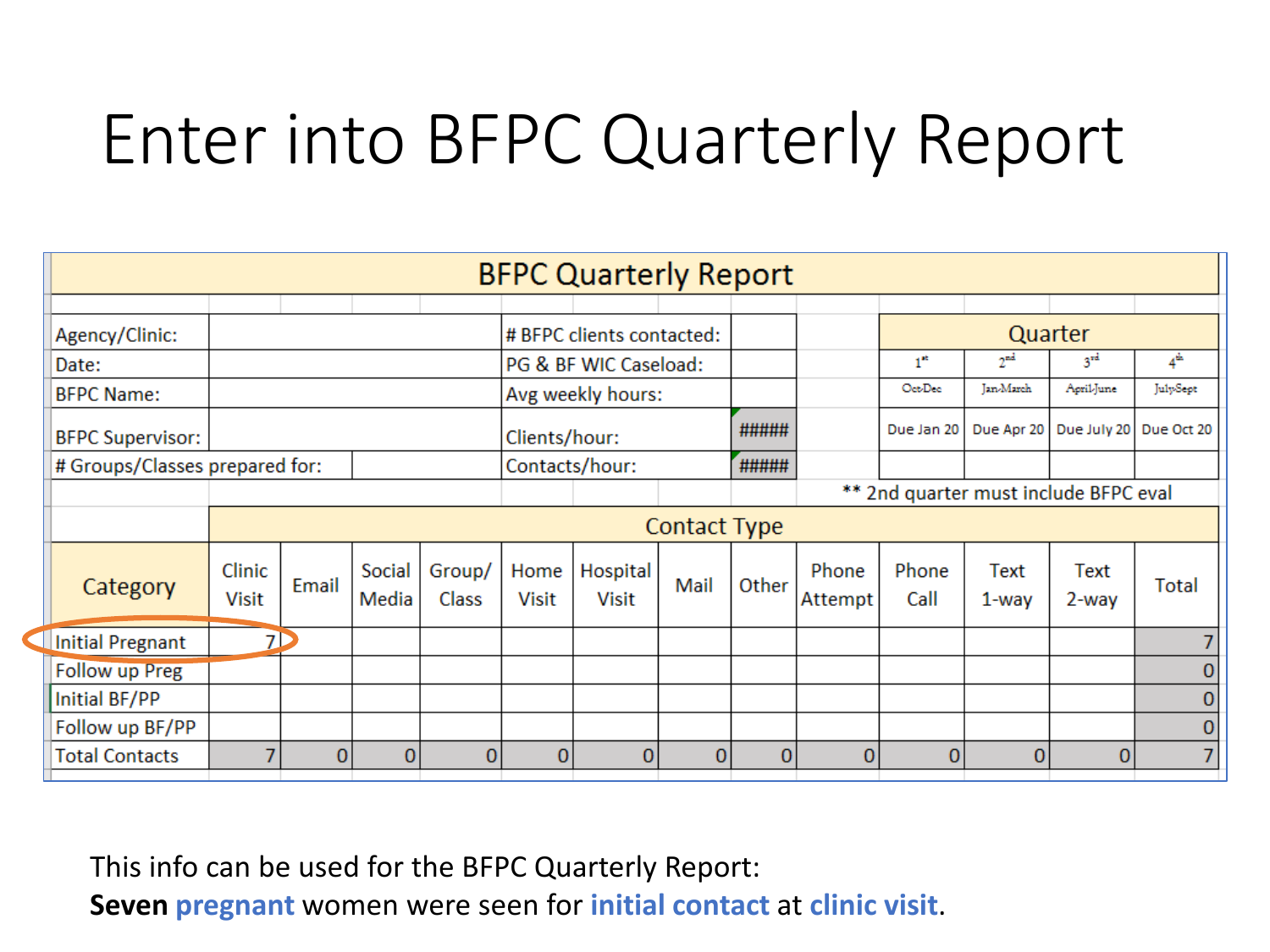# Number of PG women who received a phone call for their initial visit?

|            | AutoSave $\circledast$ off) $\Box$ 5 $\bullet$ $\bullet$ $\bullet$ 7 |                        |                          |      |                          |                          |         |                             | <b>BFPC Contact Report -</b>    |  |
|------------|----------------------------------------------------------------------|------------------------|--------------------------|------|--------------------------|--------------------------|---------|-----------------------------|---------------------------------|--|
| File       | Home<br>Insert                                                       | Page Layout            | Formulas                 | Data | Review                   | View                     | Help    |                             | $Q$ Tell me what you want to do |  |
| <b>B70</b> | Æ<br>$\times$<br>▼                                                   | fx<br>$\checkmark$     |                          |      |                          |                          |         |                             |                                 |  |
|            | A                                                                    | B                      |                          |      | C                        |                          |         | D                           | Ε                               |  |
|            | <b>ClientCategory</b>                                                | <b>ContactDT</b>       | $\overline{\phantom{a}}$ |      | <b>CreateDT</b>          | $\overline{\phantom{a}}$ |         | ContactType $ \mathcal{F} $ | ContactMethodName JT            |  |
| 39 PG      |                                                                      | 10/03/2018 12:38:33 PM |                          |      | 10/03/2018 12:41:12 PM   |                          | Initial |                             | <b>Phone Call</b>               |  |
|            |                                                                      |                        |                          |      |                          |                          |         |                             |                                 |  |
|            |                                                                      |                        |                          |      |                          |                          |         |                             | Contact                         |  |
|            |                                                                      |                        |                          |      |                          |                          |         |                             | Method                          |  |
|            |                                                                      |                        |                          |      | $\overline{\phantom{a}}$ |                          |         |                             | $f:1+\alpha$                    |  |

Now you can enter one telephone contact for newly pregnant women on the BFPC Quarterly Report.

filter: Phone Call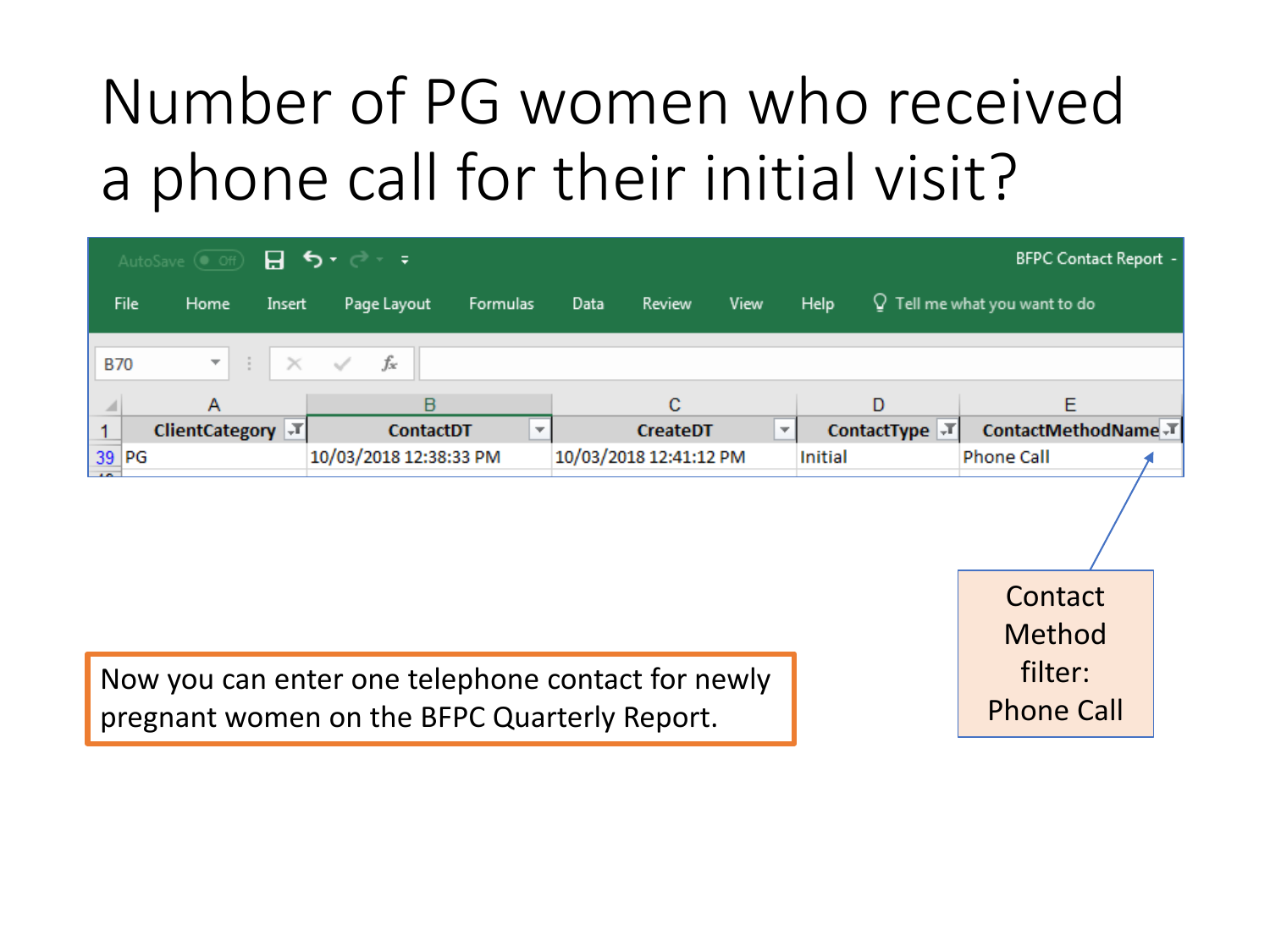# How many individual clients were contacted? (#BFPC Clients Contacted)

The report prints a record for every contact you make, so if you see a client 6 times in one quarter, that client will show on the contact report 6 times.

Here's how to **remove duplicate records** to obtain an unduplicated count of clients.

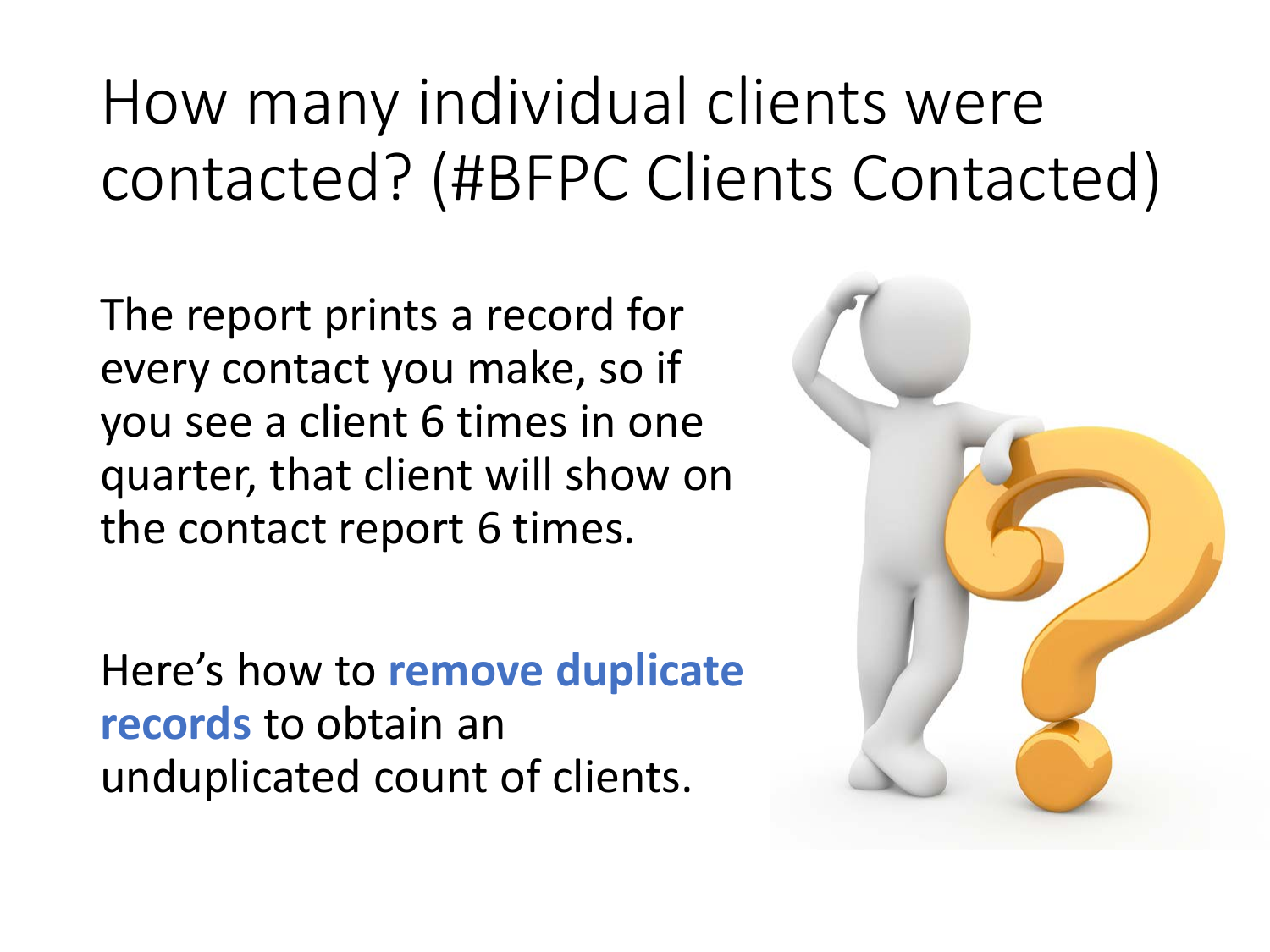### Select all the rows. Click the Data tab at the top and in the Data Tools group select Remove Duplicates.

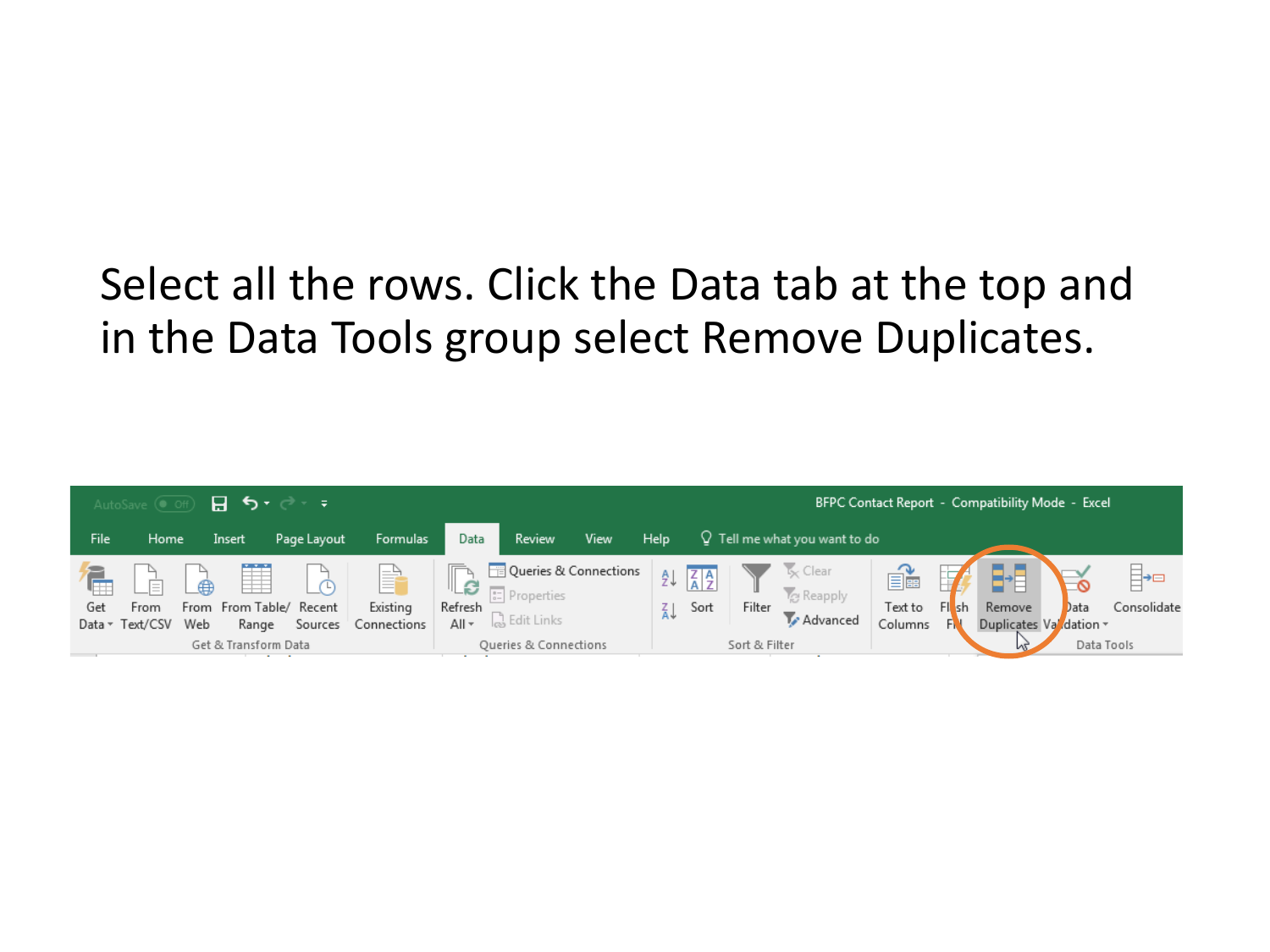### After you click **[Remove Duplicates]**, the box below will pop up.

|                  | AutoSave (Off)<br>日     | $\leftrightarrow$<br>$\overline{\phantom{a}}$ |                                                                                 |                                  |                                      |                          | BFPC Contact Report - Compatibility Mode - Excel |
|------------------|-------------------------|-----------------------------------------------|---------------------------------------------------------------------------------|----------------------------------|--------------------------------------|--------------------------|--------------------------------------------------|
|                  | File<br>Home<br>Insert  | Page Layout<br><b>Formulas</b>                | Data<br>Revie                                                                   | Help                             | $\Omega$ Tell me what you want to do |                          |                                                  |
|                  |                         |                                               |                                                                                 |                                  |                                      |                          |                                                  |
| A2               | $\overline{\mathbf{v}}$ | fx<br>PG                                      |                                                                                 |                                  |                                      |                          |                                                  |
|                  | А                       | в                                             |                                                                                 | D                                |                                      | Е                        |                                                  |
| 1                | ClientCategory          | <b>ContactDT</b>                              | Crea                                                                            | ContactType                      |                                      | <b>ContactMethodName</b> | CaseloadStartDT                                  |
| $\overline{2}$   | PG                      | 10/24/2018 2:46:14 PM                         | 10/24/2018 2:4                                                                  | Followup                         | Group/Class                          |                          |                                                  |
| 3                | <b>BF</b>               | 10/23/2018 1:40:17 PM                         | 10/23/2018 1:4                                                                  | Followup                         | <b>Phone Attempt</b>                 |                          |                                                  |
| 4                | <b>BF</b>               | 10/23/2018 1:37:41 PM                         | 10/23/20                                                                        | owup                             | <b>Phone Attempt</b>                 |                          |                                                  |
| 5                | BF                      | 10/23/2018 10:47:08 AM                        | 10/23/2018                                                                      | ollowup                          | <b>Phone Attempt</b>                 |                          |                                                  |
| $6\overline{6}$  | <b>BF</b>               | 10/23/2018 10:02:09 AM                        | 10/23/2018 10:0                                                                 | Followup                         | <b>Phone Attempt</b>                 |                          |                                                  |
| $\overline{7}$   | <b>BF</b>               | 10/23/2018 10:01:39 AM                        | 10/23/2018 10:01:5                                                              | Followup                         | <b>Phone Attempt</b>                 |                          | 10/16/2018 9:55:20 AM                            |
| $\boldsymbol{8}$ | <b>BF</b>               | 10/17/2018 4:40:16 PM                         | 10/17/2018 4:43:01 PM                                                           | <b>Initial</b>                   | <b>Phone Call</b>                    |                          | 04/15/2014 4:00:31 PM                            |
| 9                | <b>BF</b>               | 10/17/2018 4:27:19 PM                         | 10/17/2018 4:32:05 PM                                                           | Followup                         | <b>Phone Call</b>                    |                          | 10/17/2018 4:27:19 PM                            |
| 10               | PG                      | 10/16/2018 4:51:02 PM                         | 10/16/2018 4:53:57 PM                                                           | Initial                          | <b>Clinic Visit</b>                  |                          | 10/16/2018 4:51:02 PM                            |
| 11               | <b>BF</b>               | 10/16/2018 2:08:43 PM                         | 10/16/2018 2:08:57 PM                                                           | Followup                         | <b>Phone Attempt</b>                 |                          |                                                  |
| 12               | <b>BF</b>               | 10/16/2018 2:01:1<br><b>Remove Duplicates</b> |                                                                                 |                                  | $\Omega$<br>$\overline{\mathbf{x}}$  | empt                     |                                                  |
| 13               | <b>BF</b>               | 10/16/2018 11:51:                             |                                                                                 |                                  |                                      | empt                     | 05/26/2015 9:44:10 AM                            |
| 14               | <b>BF</b>               | 10/16/2018 11:49:                             | To delete duplicate values, select one or more columns that contain duplicates. |                                  |                                      | empt                     |                                                  |
| 15               | PG                      | 10/16/2018 9:55:2                             | $\frac{3}{2}$ Select All<br>三 Unselect All                                      | $\sqrt{}$<br>My data has headers |                                      | empt                     | 10/16/2018 9:55:20 AM                            |
| 16               | PG                      | 10/16/2018 9:17:4                             |                                                                                 |                                  |                                      | empt                     | 10/16/2018 9:17:40 AM                            |
| 17               | <b>BF</b>               | 10/16/2018 9:14:1<br>Columns                  |                                                                                 |                                  | $\blacktriangle$                     | empt                     | 10/16/2018 9:14:13 AM                            |
| 18               | IBF                     | 10/16/2018 9:12:3                             | ClientCategory                                                                  |                                  | E                                    | empt                     | 10/16/2018 9:12:37 AM                            |
| 19               | BF                      | 10/10/2018 11:43:<br><b>V</b> ContactDT       |                                                                                 |                                  |                                      |                          | 10/10/2018 11:39:18 AM                           |
| 20               | <b>BF</b>               | 10/10/2018 11:40:<br>$\triangledown$ CreateDT |                                                                                 |                                  |                                      |                          |                                                  |
| 21               | <b>BF</b>               | 10/10/2018 11:39:<br>ContactType              |                                                                                 |                                  |                                      |                          | 10/10/2018 11:39:50 AM                           |
| 22               | <b>BF</b>               | 10/10/2018 11:39:<br>$\overline{\mathsf{v}}$  | ContactMethodName                                                               |                                  |                                      |                          | 10/10/2018 11:39:18 AM                           |
| 23               | <b>BF</b>               | 10/10/2018 10:03:                             | CaseloadStartDT                                                                 |                                  | ٠                                    |                          | 10/10/2018 10:03:07 AM                           |
| 24               | PP                      | 10/10/2018 9:47:0                             |                                                                                 | OK                               | Cancel                               | om Program               |                                                  |
| 25               | <b>BF</b>               | 10/10/2018 9:37:4                             |                                                                                 |                                  |                                      | empt                     |                                                  |
| 26               | <b>BF</b>               | 10/10/2018 9:35:27 AM                         | 10/10/2018 9:35:46 AM                                                           | Followup                         | Phone Attempt                        |                          |                                                  |
|                  |                         |                                               | 10/10/20100.27.26                                                               |                                  |                                      |                          |                                                  |



#### Click **[Unselect All]** and then check the box **[Client ID]**.



The last screen will let you know how many duplicates were removed and how many unique values remain. In this example, 30 individual women were contacted a total of 41 times.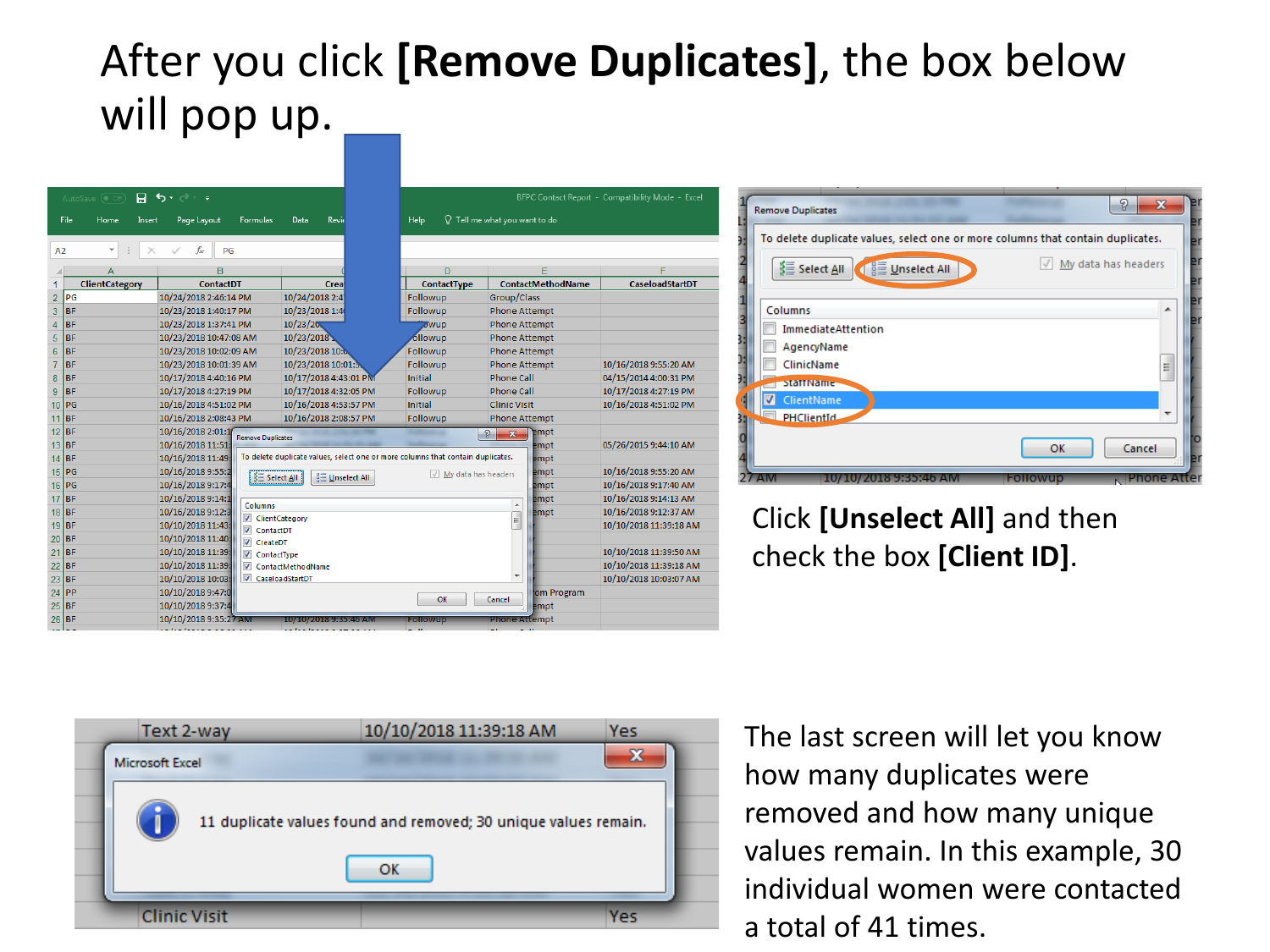# How do I know the PG & BF WIC Caseload for the Quarterly Report?

This information isn't found on the client contact report. You'll need to run the **Caseload Management Report** and add together the number of:

> Total Enrolled PG + Fully + Partial BF

**PG & BF WIC Caseload**

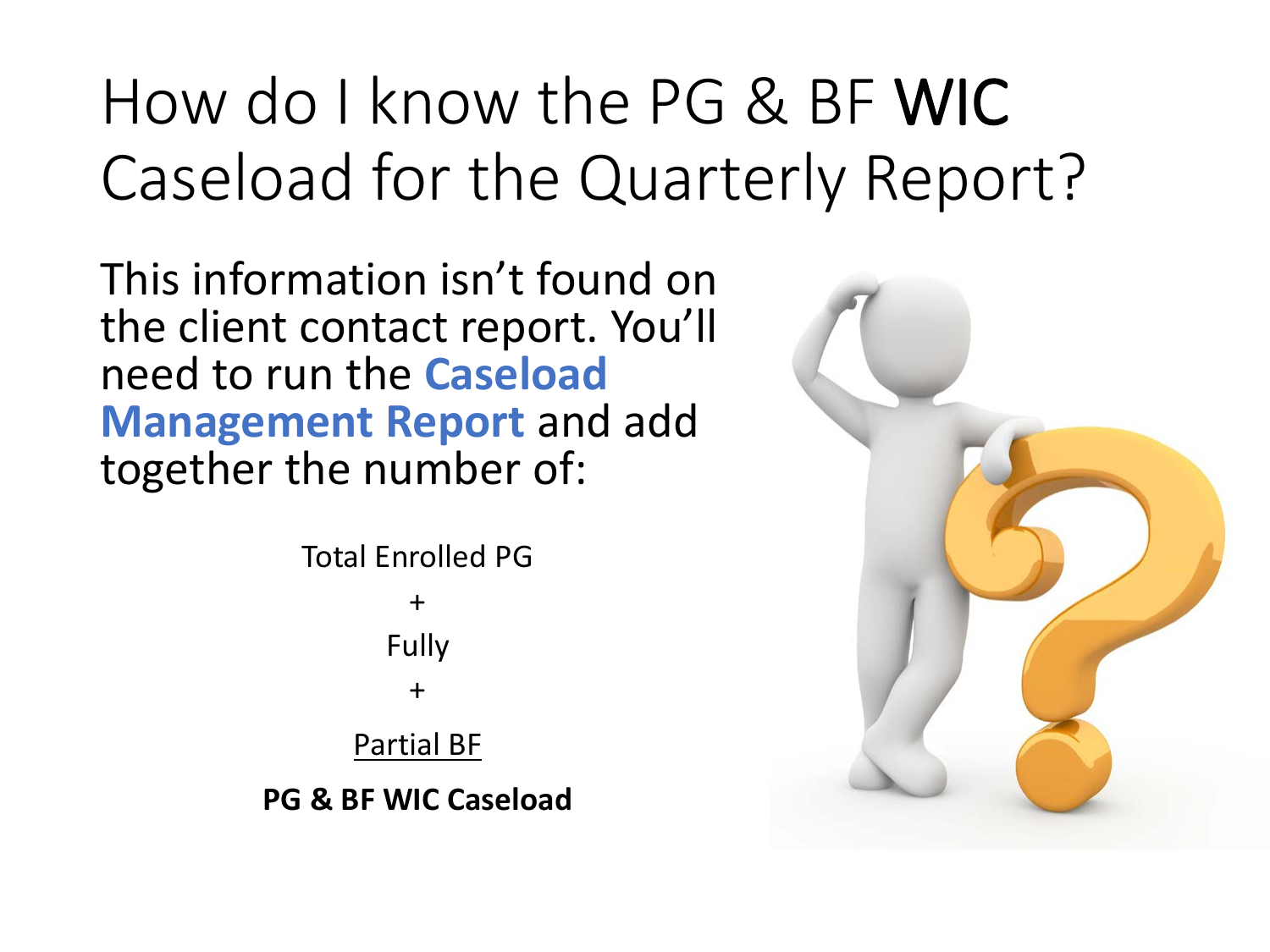

Can you answer<br>these True or False **Quizlet** these True or False questions about BFPC reports correctly?



1. When running the BFPC Contact Report for a specific quarter, would you check the "Currently Participating" check box?

**True False**

2. You can filter more than one column in Excel.

**True False**